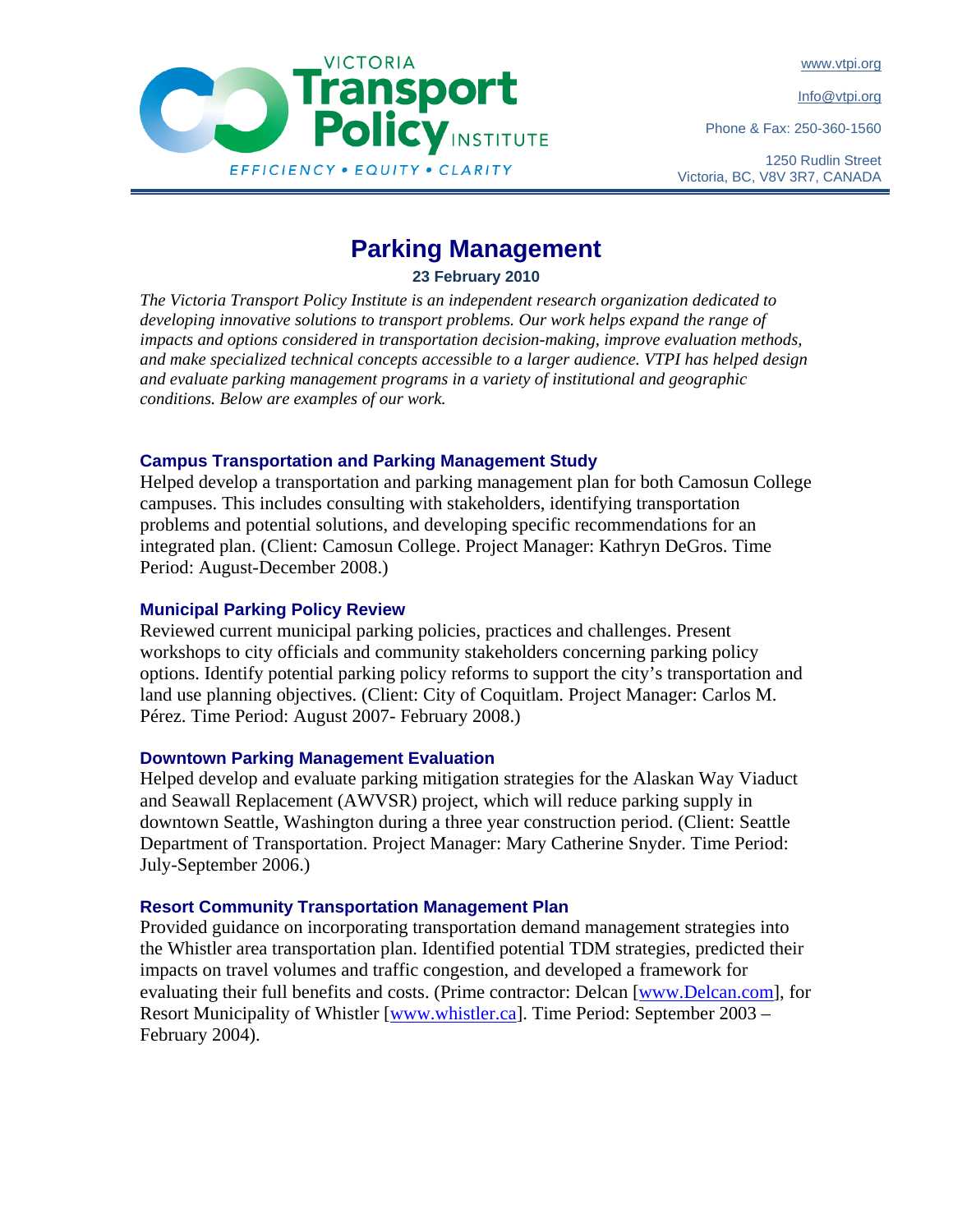### **Parking Tax Policy Evaluation**

Helped evaluate the feasibility and impacts of various parking tax options for funding transportation in the Greater Vancouver region. Included research on various parking taxes, and analysis of their impacts on consumers, businesses, parking supply, parking price, travel patterns and land use. (Prime contractor: InterVISTAS [www.intervistas.com], for TransLink [www.translink.bc.ca] regional transportation authority. Time Period: November 2003).

### **University Transportation Management Program Planning**

Helped to develop a comprehensive transportation demand management plan as part of the strategic development plan for a university campus. Involved working with stakeholders to identify and evaluate potential mobility and parking management strategies. (Project Manager: Boulevard Planning Group. Client: University of Victoria. Time Period: Oct. 2002 – Dec. 2003.)

#### **Parking Policy Review**

Developed a comprehensive analysis framework for evaluating changes to parking policies and practices in the Vancouver region. (Project Manager: Urban Systems. Client: TransLink. Time Period: October 2000 to January 2001.)

### **Parking Management Study**

Worked with a multi-disciplinary team to develop a comprehensive parking management plan for the city of North Vancouver. (Project Manager: GMK 2000. Client: City of North Vancouver. Time Period: September 2000 to May 2001.)